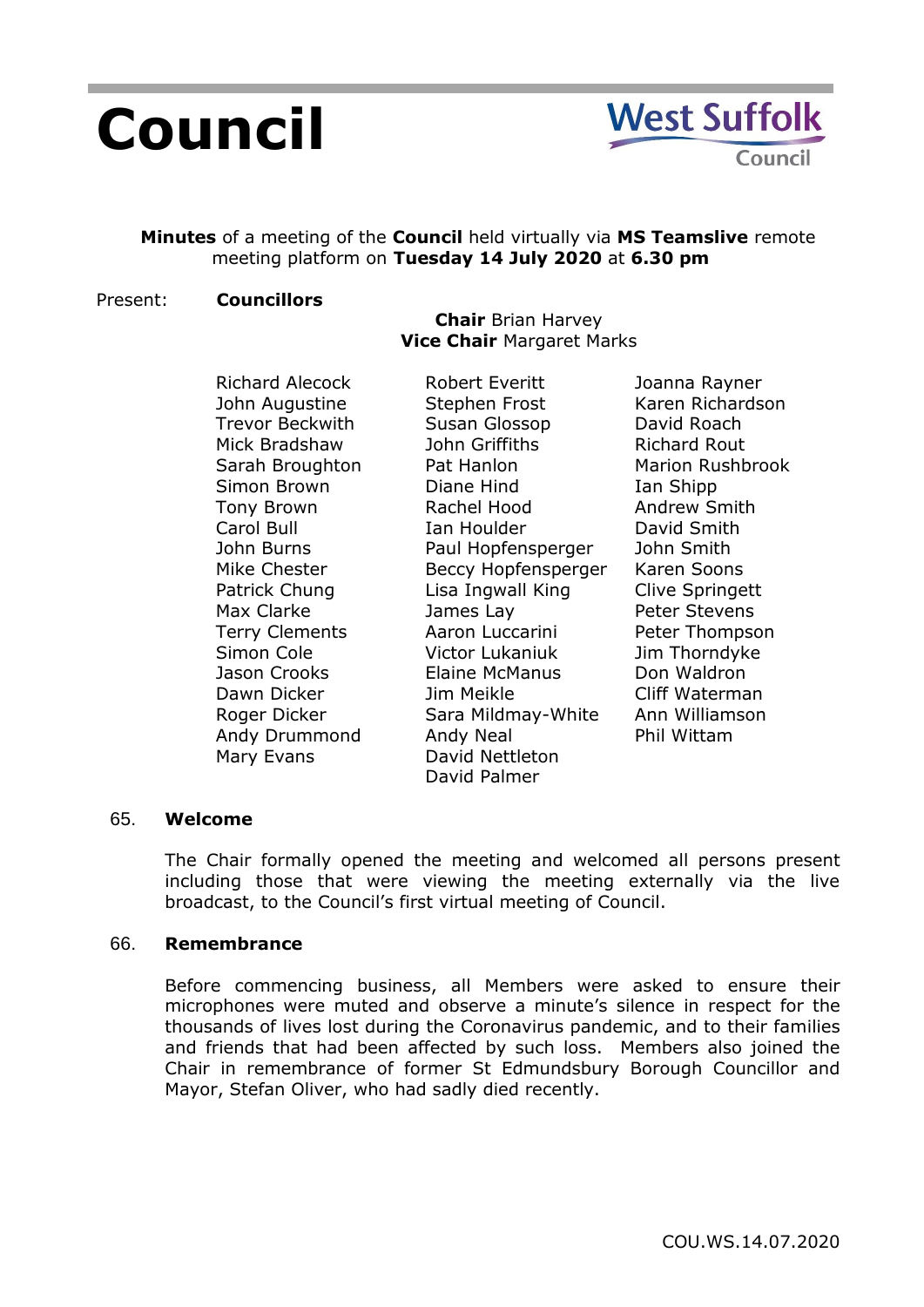## 67. **Meeting Facilitation**

Leah Mickleborough, Service Manager (Democratic Services) and Monitoring Officer, was acting as facilitator for the meeting, and upon being invited to do so by the Chair, detailed a number of housekeeping matters and guidance to help those present and viewing to familiarise themselves with how the meeting would operate within the virtual setting.

#### 68. **Minutes**

The minutes of the meeting held on 25 February 2020 were confirmed as a correct record.

## 69. **Chair's Announcements**

The Chair reported on the civic engagements and charity activities which he and the Vice-Chair had attended since the last ordinary meeting of Council on 25 February 2020.

Due to the COVID-19 lockdown restrictions, from mid-March 2020 onwards, attendance was either stopped or held remotely. Some engagements were starting to be re-introduced for the Chair and Vice-Chair to attend in person, albeit with COVID-19 safety measures in place.

The Chair took the opportunity to personally thank West Suffolk Council staff for their sterling efforts in responding to the impacts of the pandemic. He particularly acknowledged those that had undertaken additional duties to support residents and businesses in this unprecedented time of need.

## 70. **Apologies for Absence**

Apologies for absence were received from Councillors Michael Anderson, Joe Mason and Robert Nobbs.

In addition, the Chair reported that the Chief Executive had exercised his urgency powers to grant Councillor David Gathercole a dispensation which would allow him to be exempt from attending meetings for the time being due to ill health (see Minute 79. below). Wishes of good health were expressed to Councillor Gathercole.

## 71. **Declarations of Interests**

Members' declarations of interest are recorded under the item to which the declaration relates.

## 72. **Leader's Statement (Paper No: COU/WS/20/007)**

Councillor John Griffiths, Leader of the Council, presented his Leader's Statement as outlined in Paper No: COU/WS/20/007.

In his introductory remarks, Councillor Griffiths: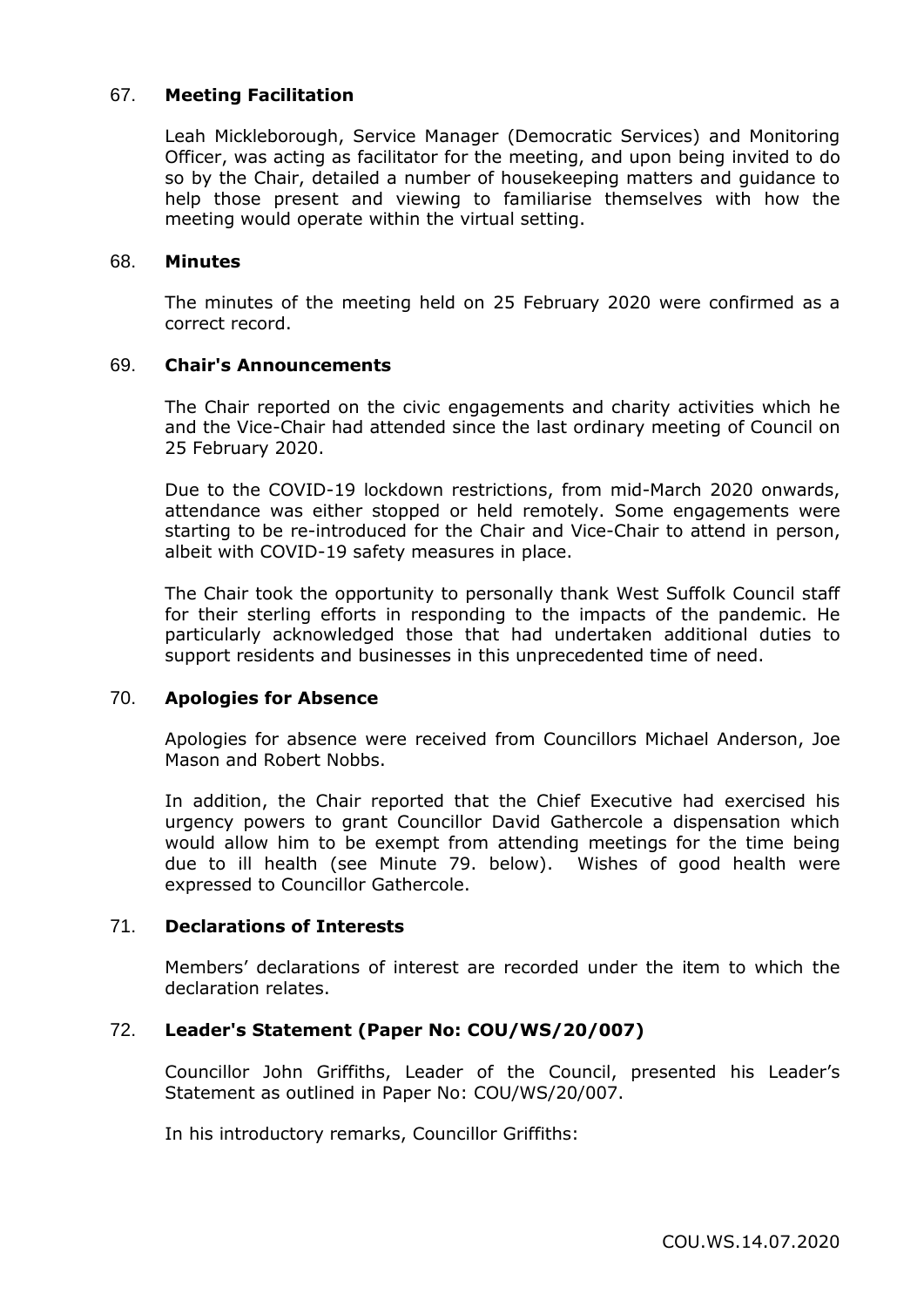- a. paid tribute to the lives lost during the Coronavirus pandemic and to former St Edmundsbury Borough Councillor and Mayor, Stefan Oliver (see Minute 66. above);
- b. acknowledged the outstanding work of NHS staff, other key workers and of West Suffolk councillors and staff for their tireless efforts during the pandemic;
- c. explained that with partners, the Council was lobbying Government on fairer funding, which was particularly critical for West Suffolk Council and other rural councils for continuing their hard work in tackling the impacts of COVID-19 and the recovery process;
- d. explained the support the Council, which had exceeded national efforts, had given to local businesses through the delivery of small business grants and rate relief to eligible businesses, together with helping businesses and traders to introduce COVID-19 safety measures in preparation for re-opening, where appropriate;
- e. specifically recognised the work of the Council's Families and Communities team for their support to residents and communities during the crisis, together with the Town and Parish Councils and raft of volunteers that had demonstrated effective cohesive partnership working throughout lockdown and as restrictions began to lift;
- f. specifically recognised the work of the Housing team that had worked tirelessly to accommodate rough sleepers and persons in need during the crisis; and
- g. Civil Parking Enforcement (CPE) was now operating as planned across West Suffolk (and parts of Mid Suffolk and Babergh).

A range of questions were asked of the Leader, namely:

- a. Whether payment methods utilised by car parking ticket machines were aligned across West Suffolk car parks and whether risk assessments were undertaken to ascertain if the means by which payments could be made catered for all, including those with disabilities or impairments. In response, Councillor Griffiths, assisted by Councillor Peter Stevens, Portfolio Holder for Operations, stated that machines were in line with national standards and whilst compliant, any variances identified were assessed and mitigated where possible to achieve consistency across the district. All the Council's car parks were independently 'Park Marked', which was an award given under the Safer Parking Scheme for meeting a national standard aimed at reducing crime, the fear of crime, cleanliness and accessibility. Ringo could be used in all car parks obviating the need to interact with a ticket machine.
- b. In the context of referring to West Suffolk Council (WSC) needing to intervene in the last tax year to prevent 393 households from becoming homeless and as the present COVID-19 related moratorium on evictions was due to end on 23 August 2020, which, unless WSC intervened, would potentially result in 47 households being made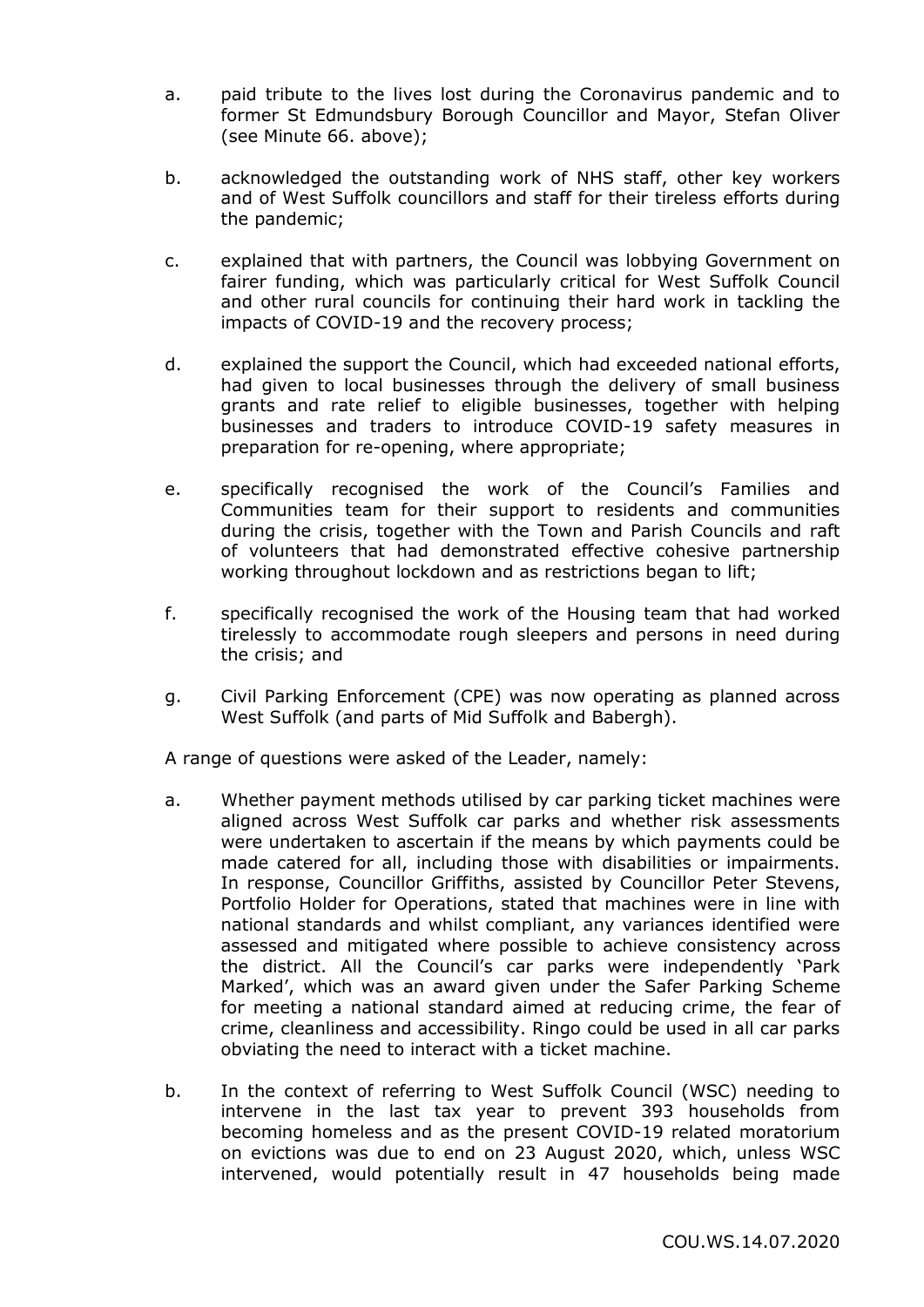homeless, Councillor Clarke asked what support was being given regarding this matter. A written response would be provided by Councillor Sara Mildmay-White, Portfolio Holder for Housing, and this would be shared with all Members in due course.

- c. Councillor Clarke then expressed how he felt that children in his community were being failed by society and asked how the Council was providing support to children, schools and communities to help improve young people's attainment, particularly in Maths and English. In response, Councillor Griffiths stated that improvements in educational attainment in some areas was recognised and a multi-agency approach was being taken to tackle educational inadequacies across Suffolk. The Council was actively working with partners to mitigate this.
- d. With reference to paragraphs 43. and 44. of the Leader's Statement, which provided details of grants allocated to small businesses during the COVID-19 crisis, Councillor Cliff Waterman asked what steps the Council had taken to prevent fraud, or if there was fraud how was it detected; whether there was any monitoring of how the money was being used, and whether there were any measurable outcomes. A written response would be provided by Councillor Sarah Broughton, Portfolio Holder for Resources and Performance, and this would be shared with all Members in due course.
- e. In the context of referring to West Suffolk Council (WSC) working with registered housing associations and private landlords to meet anticipated demand for housing the homeless in the future, whether consideration should be given to WSC building its own social housing stock to enable the Council to be in a good position to cope with any future emergency that required housing for a large number of people. A written response would be provided by Councillor Sara Mildmay-White, Portfolio Holder for Housing, and this would be shared with all Members in due course.
- f. With specific reference to car parking in Newmarket, how the success of CPE was monitored; whether car parking spaces were sizeable enough to accommodate larger cars; and whether there was consistency and sufficient publicity given to methods of payment at ticketing machines. In response, Councillor Griffiths, assisted by Councillor Peter Stevens, Portfolio Holder for Operations, stated that a monthly statement was produced by CPE operatives to ascertain and monitor performance; car parking spaces were in line with national standards, and a reiteration of the reply to question a. above was given, including that signage was displayed in each car park on the range of methods to pay.

# 73. **Public Participation**

There were no members of the public present within the virtual setting. No members of the public viewing the live broadcast had registered to speak.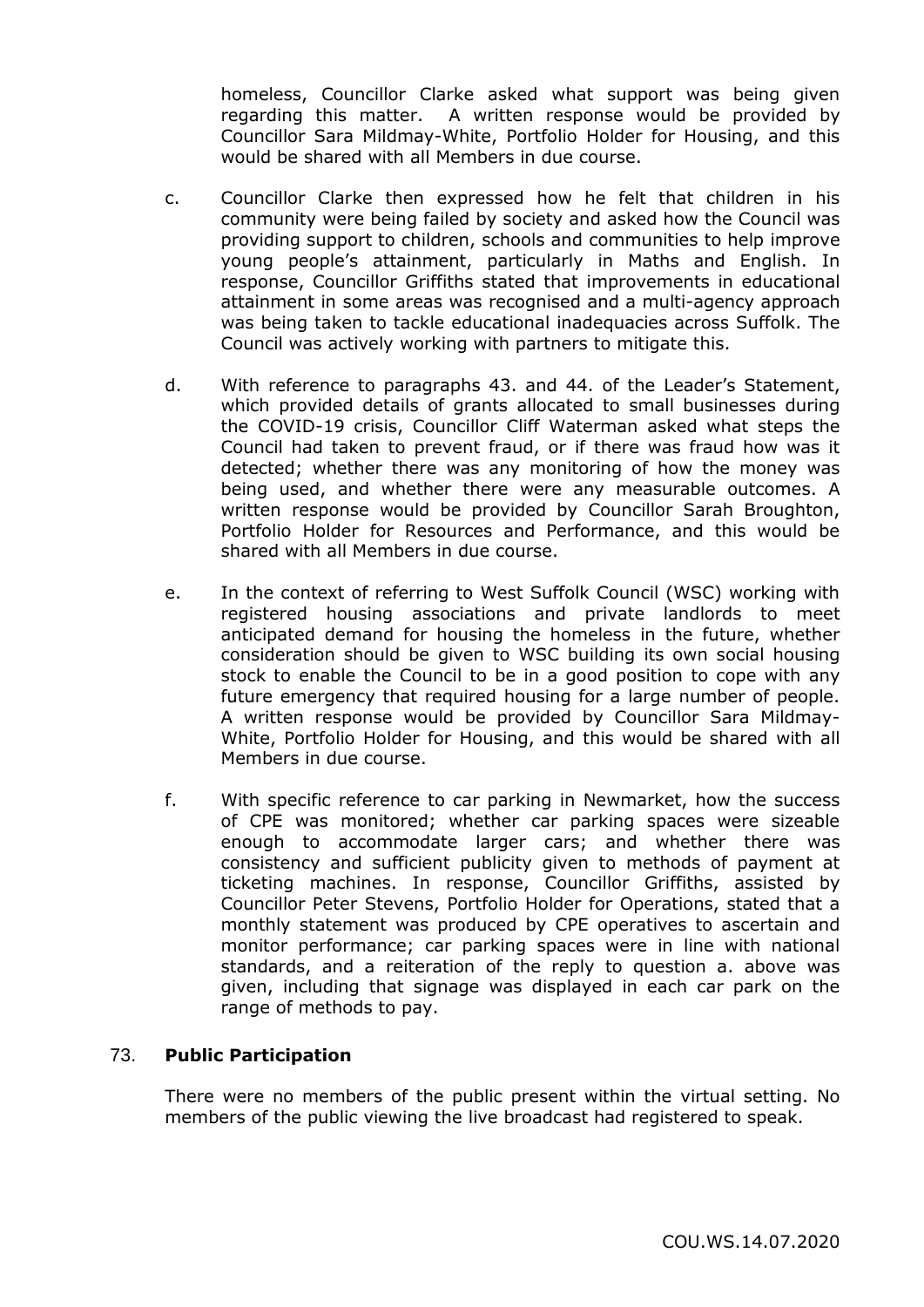## 74. **Referrals Report of Recommendations from Cabinet**

Council noted that there were no referrals from Cabinet from the meetings held on 26 May 2020 or 23 June 2020.

## 75. **Pay Policy Statement 2020/2021 (Report No: COU/WS/20/008)**

*(Although the Pay Policy Statement 2020/2021 did not make specific reference to individual employees' pay, Councillors Richard Alecock and Lisa Ingwall-King declared pecuniary interests in this item as their spouses were employed by West Suffolk Council. Both members remained in the meeting but did not take part in the discussion or vote.)*

Council considered this report, which sought approval for the Pay Policy Statement 2020/2021.

The Localism Act 2011 and supporting guidance provided details of matters that must be included in this statutory pay policy, but, also, emphasised that each local authority had the autonomy to take its own decisions on pay and pay policies. The Pay Policy Statement must be approved formally by Council each year. The statement could be amended in year, must be published on the Council's website and must be complied with when setting the terms and conditions of Chief Officers.

Set out in paragraph 1.2 of the report, were details of what was included in the Pay Policy Statement 2020/2021, which was attached at Appendix A.

Councillor Carol Bull, Portfolio Holder for Governance, drew relevant issues to the attention of Council. In response to questions, Councillor Bull stated that the Council was significantly below the national average pay ratio and in Suffolk, of the data sourced, West Suffolk's ratio compared extremely well with only Ipswich Borough Council faring better. She added that in respect of whether the same differential increase between the national living wage and the Council's minimum pay of £9.00 per hour that was awarded last year would be added this year and if this would also be applicable to the under 25's was subject to review.

In the context of the provision of figures within the Pay Policy Statement 2020/2021 relating to whether a gender pay gap was evident within the Council, Councillor Karen Soons asked Councillor Bull whether any figures were available in respect of a potential diversity/ethnicity pay gap. A written response would be provided by Councillor Bull and this would be shared with all Members in due course.

On the motion of Councillor Carol Bull, seconded by Councillor Patrick Chung, it was put to the vote and with the vote being 56 for the motion, 1 against and 2 abstentions, it was

## **RESOLVED:**

That the Pay Policy Statement for 2020/2021, as detailed in Appendix A to Report No: COU/WS/20/008, be approved.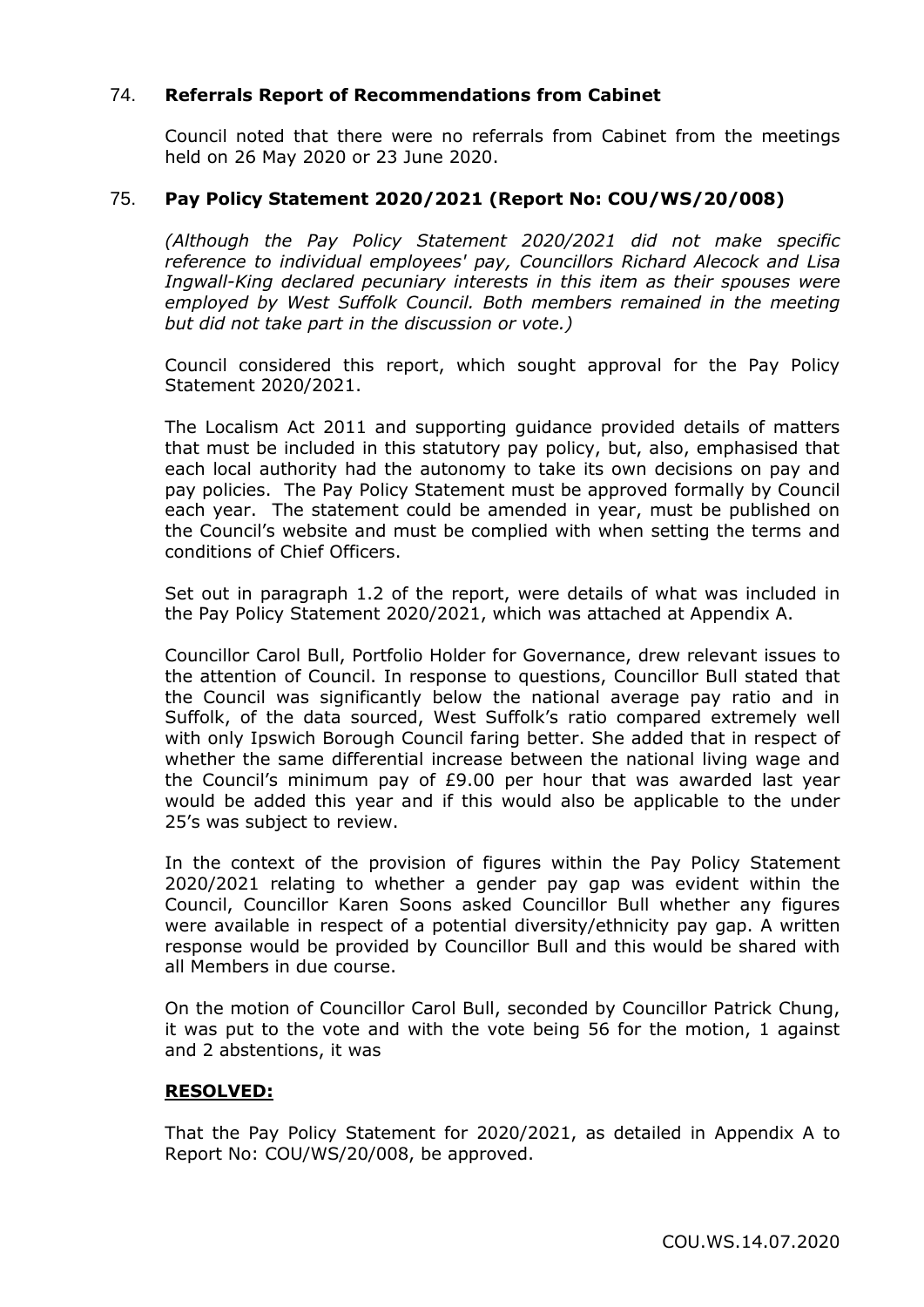# 76. **Amendments to the Constitution (Report No: COU/WS/20/009)**

Council considered this report, which sought approval for a number of amendments to the Council's Constitution.

The Constitution Review Group met periodically to review the effectiveness of the Constitution, which following adoption by West Suffolk Shadow Council, came into effect for the creation of West Suffolk Council on 1 April 2019. The Review Group was established to identify any areas that could be developed further to improve the way the Council made decisions while ensuring that processes remained efficient and transparent.

Councillor Carol Bull, Portfolio Holder for Governance, drew relevant issues to the attention of Council, including that the Constitution Review Group was satisfied that the Constitution was generally operating as intended. However, the Group was suggesting changes should be made in the following areas:

- a. The procedure for handling Motions on Notice: as proposed in Appendix  $A$ :
- b. Adding a standing agenda item in respect of 'Declarations of Interests' at meetings: as set out in paragraphs 2.7 and 2.8;
- c. Gambling Act Scheme of Delegation: as proposed in Appendix B; and
- d. Delegation Panel Notification: as set out in paragraphs 2.12 and 2.13.

It was noted that if approved, the changes would take effect immediately, therefore the handling of the motion on notice contained later on the agenda at Item 12. would be considered in accordance with the new procedure set out in Appendix A.

On the motion of Councillor Carol Bull, seconded by Councillor Diane Hind, it was put to the vote and with the vote being unanimous, it was

## **RESOLVED:**

That with immediate effect:

- 1. the revised procedure for Motions on Notice in the Council Procedure Rules, as attached at Appendix A to Report No: COU/WS/20/009, be approved;
- 2. the adding of "declaration of interests" as a standing item on all committee and Cabinet meeting agendas, be approved;
- 3. the revisions to the Gambling Act Scheme of Delegation, as attached at Appendix B to Report No: COU/WS/20/009, be approved; and
- 4. it be agreed to remove the requirement for officers to call Parish / Town Councils within two days of a Delegation Panel meeting taking place.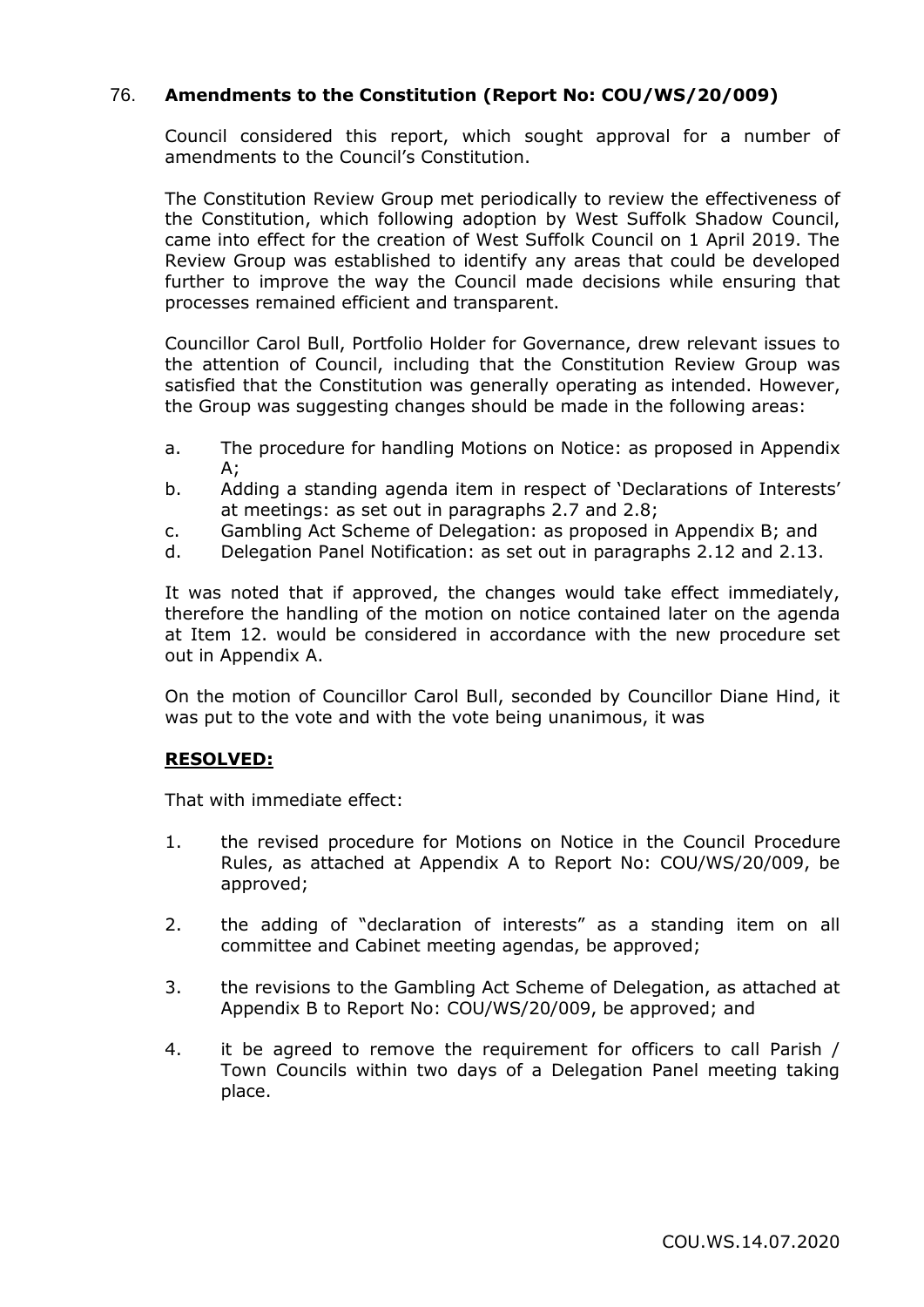# 77. **West Suffolk Annual Scrutiny Report: 2019/2020 (Report No: COU/WS/20/010)**

Council received and noted the West Suffolk Annual Scrutiny Report for 2019/2020.

Article 7 of the Council's Constitution required that *'the Overview and Scrutiny Committee and Performance and Audit Scrutiny Committee must report annually to the Council on their workings and make recommendations for future work programmes and amended working methods if appropriate.'*

Councillor David Nettleton, Chair of the Overview and Scrutiny Committee in 2019/2020, drew relevant issues to the attention of Council. He placed his thanks on record to the Committee, its Parking Review Group and to Cabinet during his appointment as Chair, and acknowledged the work of officers that had supported him and the Committee, with particular recognition given to Christine Brain, Democratic Services Officer (Scrutiny), and to Darren Dixon, Service Manager (Property) and Rachael Mann, Assistant Director (Resources and Performance) for their support with the parking review.

Councillor Brian Harvey, Chair of the Council and Councillor Ian Shipp, present Chair of the Overview and Scrutiny Committee, placed their thanks on record to Councillor Nettleton for his informative report and for his Chairmanship of the Committee during 2019/2020.

Councillor Ian Houlder, Chair of the Performance and Audit Scrutiny Committee, drew attention to the specific work of that Committee and its two sub-committees. He placed his thanks on record to the Committee and to Rachael Mann, Assistant Director (Resources and Performance) and to her teams in Finance and Internal Audit for their continuing support.

No questions were asked.

## 78. **The Use of Chief Executive Urgency Powers during COVID-19 (Report No: COU/WS/20/011)**

Council received and noted this report, which summarised a number of decisions taken by the Chief Executive during the COVID-19 crisis by exercising his urgency powers.

The COVID-19 pandemic required the Council to work rapidly to respond to the emerging threat, and associated Government guidance, as the situation evolved. In the vast majority of cases, officers throughout the organisation were empowered through the Council's business continuity plans and scheme of delegation to make decisions to support the Council's response. This enabled the Council to continue to deliver vital services to its communities whilst ensuring appropriate measures were taken to safeguard staff and our stakeholders.

In a small number of cases, decisions had to be taken that fell outside the scope of the scheme of delegation, or the terms under which decisions were delegated to officers, and therefore it was necessary to employ the Chief Executive's Urgency Powers, as set out in Part 3 of the Constitution.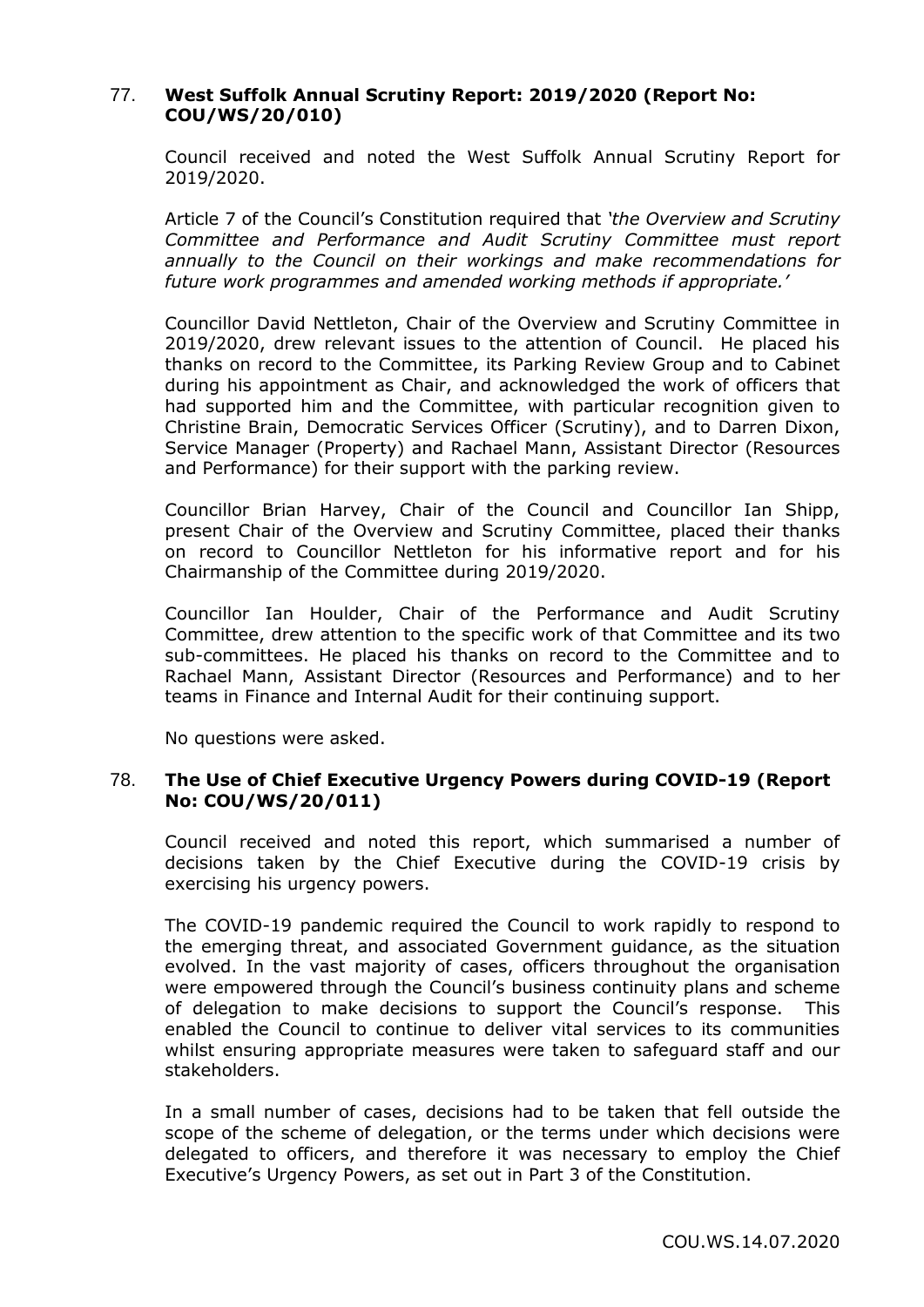Some urgent decisions taken by the Chief Executive that fell within the scope of 'executive' functions, were reported to Cabinet on 26 May 2020. The report presented at this meeting, informed of those decisions that were 'nonexecutive' (Council-led) in nature, as follows:

- Appendix A: To exempt Councillor David Gathercole from attending a meeting of Council until 31 December 2020, or until he was able to do so, whichever was sooner
- Appendix B: To grant planning permission for the construction of a skatepark in Newmarket
- Appendix C: To appoint Councillor Ian Shipp as Chair of the Overview and Scrutiny Committee
- Appendix D: To make modifications to the Statement of Community Involvement

Councillor John Griffiths, Leader of the Council, drew relevant issues to the attention of Council.

The Chair wished to place his sincere thanks on record to Councillor Griffiths and specifically to Ian Gallin, Chief Executive and to his team for the ongoing response of the Council to this extremely fast moving, unprecedented crisis situation.

## 79. **Motion on Notice**

Councillor John Griffiths, Leader of the Council, had given notice under the Council Procedure Rules of the Constitution of a motion set out in the agenda. The motion would be seconded by Councillor Ian Shipp, Leader of the Independent Group and Chair of the Overview and Scrutiny Committee.

The motion was to give thanks to those who had supported the efforts in West Suffolk in response to the Coronavirus outbreak, the terms of which were contained in the agenda.

Members noted that earlier in the meeting under Agenda Item 9, Council approved recommendations relating to making amendments to the Constitution. These were to be effective immediately, which meant the procedure rules regarding the handling of motions on notice had changed. The Chair invited Leah Mickleborough, Monitoring Officer and facilitator for the meeting, to reiterate how the rules had changed, as set out in Appendix A to Report No: COU/WS/20/009.

Councillor Griffiths was duly invited to put his motion, which included reiterating his sincere thanks to a raft of organisations, volunteers and individuals across West Suffolk, as well as the NHS and key workers for their responses to the crisis.

Councillor Ian Shipp was duly invited to second the motion, where he added his thanks to a similar extensive range of organisations, volunteers and individuals that had provided truly outstanding contributions to their communities in response to the outbreak. He expressed his pride at being a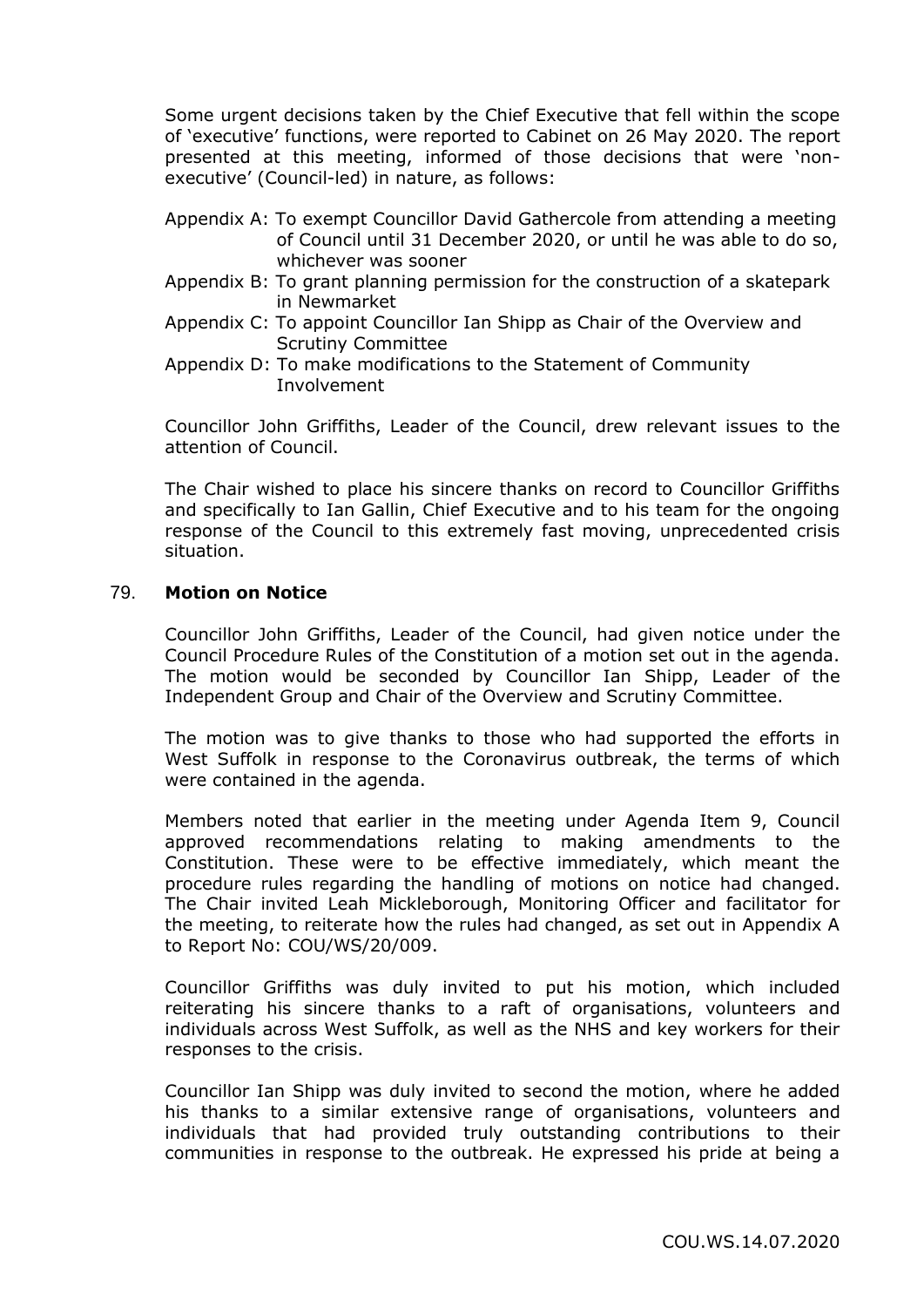councillor and resident of West Suffolk as he witnessed the excellent coordination and partnership working to support those in need.

In accordance with the new procedure rules for handling motions on notice, the first five Members that had indicated a wish to speak on the motion were invited to do so for three minutes in turn. Each acknowledged the outstanding work of specific organisations, volunteers and individuals within their own wards and across West Suffolk as a whole.

Specifically, Councillor Mary Evans drew attention to the meaning of 'sustainable communities' and how this was often termed in relation to buildings and service provision; however, since the onset of the COVID-19 crisis, communities across a range of populated areas including those in very small hamlets had demonstrated resilience and cohesiveness which had made them 'sustainable'.

On the motion of Councillor John Griffiths, seconded by Councillor Ian Shipp, it was put to the vote and with the vote being unanimous, it was

## **RESOLVED:**

That West Suffolk Council gives its thanks to all those that have supported the efforts across West Suffolk to respond to the Coronavirus outbreak.

#### **Supporting text:**

This includes thanks to the Council's staff, who have risen to the challenge magnificently, finding new ways of working to deliver support to our residents and businesses when they have needed it the most.

We would like to pay tribute to all those people in our communities who have worked tirelessly within our towns and villages to help each other. Whether that be a village shop that has made vital deliveries to vulnerable residents stuck at home, those individuals who have queued at pharmacies to collect life saving prescriptions or Parish and Town Councils and community groups who have set up support networks to ensure people know they have someone they can call on in their time of need.

We recognise and value the hard work and dedication of our partner organisations to support communities in their time of need. Whether that be charitable organisations who have advised and supported individuals and their families or business groups, the work of carers and members of staff of the social services team at Suffolk County Council, or business support groups that have mobilised to advise and support each other as the challenge of safe social distancing has arisen.

We welcome the work undertaken by many key workers throughout our area such as teachers who have kept schools open to help other key workers and staff in local shops and supermarkets who have continued to service customers or adapted the way they work to respond.